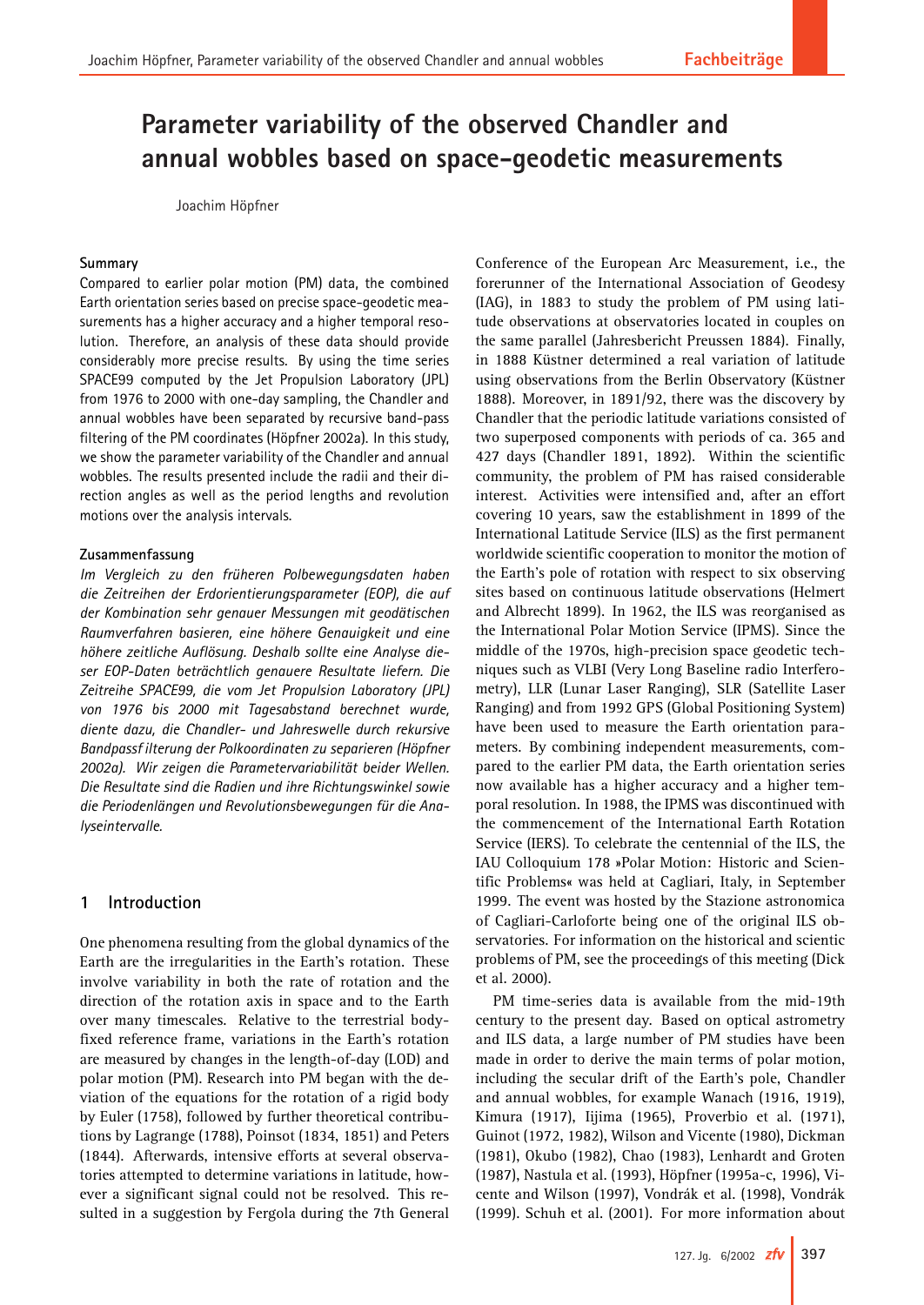these PM studies and a summary of the main scientific results over past, see Höpfner (2002a) and Höpfner (2000) and references therein.

Independent Earth orientation measurements taken by the space-geodetic techniques have been combined by the Jet Propulsion Laboratory (JPL) at daily intervals (see e.g. Gross 2000). This time series, labelled SPACE99, have been used as input data of our previous PM studies that dealt with periodic motions ranging between about 650 and 45 days (Höpfner 2002a, 2002b, Höpfner 2002). The data used was from Sept. 28.0, 1976 to Jan. 22.0, 2000, i.e. Modified Julian Date (MJD) from 43049.0 to 51565.0 (Gross 2000). We will now briefly review these papers:

First, the major periodic PM components, in particular the Chandler and annual wobbles, were separated by recursive band-pass filtering of the PM coordinates. Then, based on least-squares fit, the parameters and their uncertainties for the different equivalent representation forms (trigonometric, exponential and geometric) and portion types (oscillation of the real and imaginary parts, circular and elliptical) were computed at epochs with quarterly (annual) sampling. This resulted in the characteristics and time evolution of the Chandler and annual wobbles (Höpfner 2002a).

Continuing this work, after removing the low-frequency component and the Chandler and annual wobbles from the PM coordinates, the resulting residual time series was used to separate out the substantially smaller polar motions by band-pass filtering, in particular the quasibiennial, 300-day, semi-Chandler, semi-annual, 4-month, 90-day, 2-month and 1.5-month wobbles. It was found that the persistence of the oscillations becomes less with increasing frequency (Höpfner 2002b).

In order to quantify and better describe the parameter variability of these PM components over time, particularly the eight oscillations with periods ranging between ca. 650 and 45 days, we computed the radii, direction angles and period lengths from the periodic terms filtered out from the time series. The results clearly showed the characteristics and time evolution of the periodic PM components (Höpfner 2002).

Motivated by the high quality of the results obtained for the eight observed PM components with smaller amplitudes (Höpfner 2002), the time series filtered out for the Chandler and annual wobbles (Höpfner 2002a) have been processed in this work by the same method.

## **2 Data processing and results**

As already mentioned, we refer to our previous results for the Chandler and annual terms filtered out from the combined Earth orientation series SPACE99 (JPL). Both periodic motions were separated by recursive band-pass filtering for the  $x_1$ - and  $x_2$ -components with one-day sampling (Höpfner 2002a).

In complex notation, the periodic components  $x_f(t)$ with a frequency *f* and the time variable *t* of the PM have the form

$$
x_f(t) = x_{1,f}(t) + i x_{2,f}(t).
$$
 (1)

Concerning the axes of the coordinates, note that the  $x_1$ -axis points towards the Greenwich meridian, and the  $x_2$ -axis towards  $90^\circ$  East longitude. That is, we use the mathematical coordinate system with  $x_1 = x$  and  $x_2 = -y$  where  $x, y$  are the Celestial Ephemeris Pole (CEP) relative to the IERS Reference Pole (IRP) (see e.g. IERS (2000)). A perspective representation of the filtered 2-D Chandler and annual wobbles by elliptic spiral curves with time can be found in Höpfner (2002a). For the time intervals of the oscillations, see Table 1.

Based on considerations of periodic polar motions in the polar coordinate system, the data processing for the Chandler and annual wobbles includes the following two steps:

(1) Computing the radii  $r_f(t)$  according to

$$
r_f(t) = |x_f(t)| = |x_{1,f}(t) + i x_{2,f}(t)|
$$
  
=  $(x_{1,f}(t)^2 + x_{2,f}(t)^2)^{\frac{1}{2}}$  (2)

and their direction angles  $\gamma_f(t)$  according to

$$
\gamma_f(t) = \arctan \frac{x_{2,f}(t)}{x_{1,f}(t)} . \tag{3}
$$

(2) Determining the semi-major axes *a* and semi-minor axes *b* as the maxima and minima of the radii  $r_f(t)$  according to

$$
a = r_f(t_a) = \max\{r_f(t)\} \text{ and}
$$
  

$$
b = r_f(t_b) = \min\{r_f(t)\}, \quad (4)
$$

their directions  $\gamma_a$  and  $\gamma_b$  according to

$$
\gamma_a = \gamma_f(t_a) \quad \text{and} \quad \gamma_b = \gamma_f(t_b) \tag{5}
$$

and the period lengths *T* of an elliptic motion as the time differences at the direction angles  $\gamma_f(t)$ , being 0<sup>o</sup> and 360o.

| Wobble   | Time interval    | Time interval          |  |  |
|----------|------------------|------------------------|--|--|
|          | (MJD)            | (calendar days)        |  |  |
| Chandler | 44004.0  50610.0 | 1979/05/11  1997/06/11 |  |  |
| Annual   | 43843.0  50771.0 | 1978/12/01  1997/11/19 |  |  |

Table 1: Time intervals of the Chandler and annual wobbles filtered out from the combined Earth orientation series SPACE99 (JPL) given in MJD and calendar days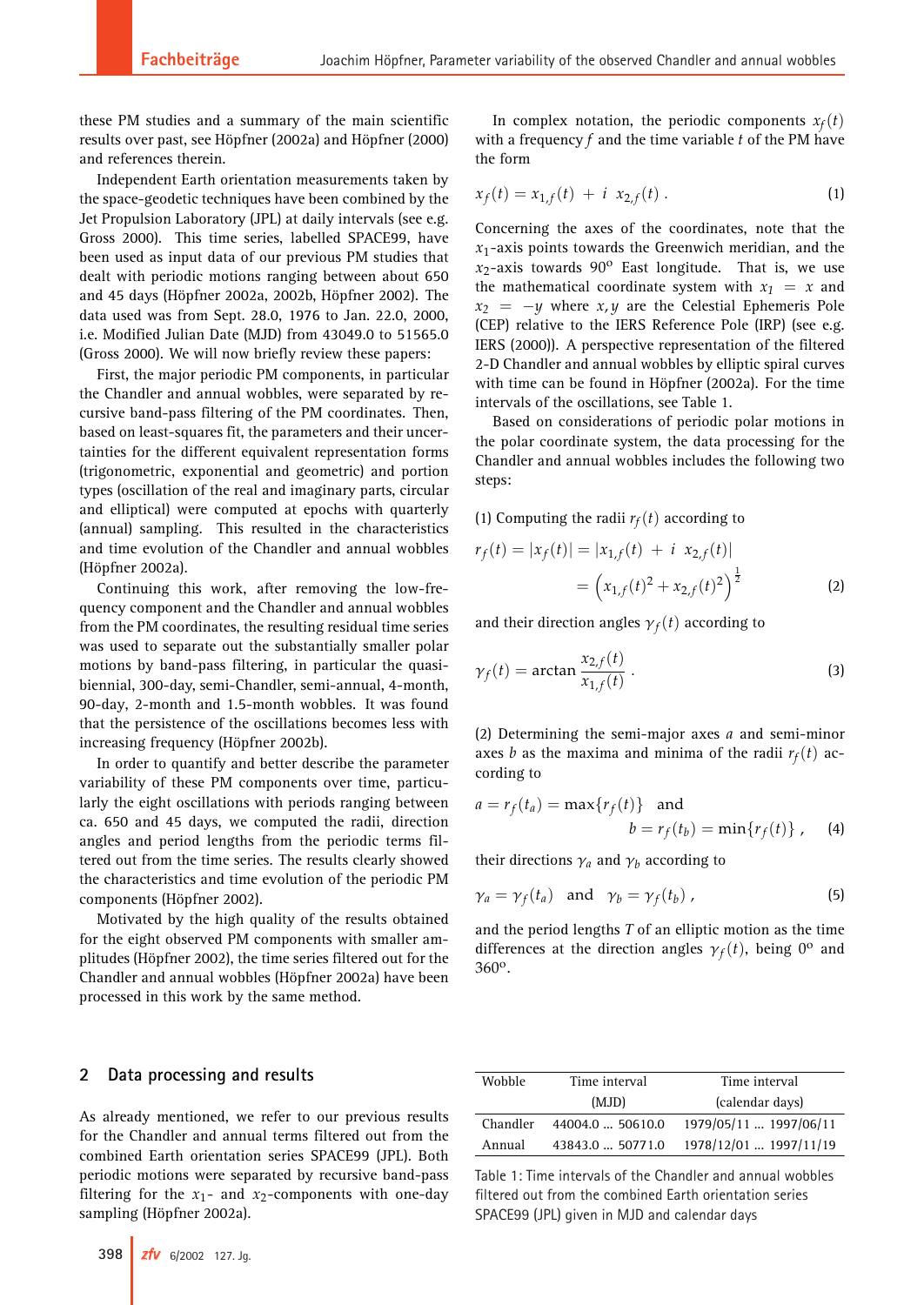| Wobble   | Period       | Motion    | Type                                                         | Numerical     | Semi-maior  | Direction of the                | Semi-minor    |
|----------|--------------|-----------|--------------------------------------------------------------|---------------|-------------|---------------------------------|---------------|
|          | (days)       | direction |                                                              | eccentricity  | axis (mas)  | semi-major axis                 | axis (mas)    |
| Chandler |              |           | 423.0  438.0 prograde quasi-circular 0.00  0.24 152.7  202.4 |               |             | $50.3^{\circ}$ $199.9^{\circ}$  | $150.3$ 200.2 |
| Annual   | 355.0  371.0 | prograde  | elliptic                                                     | $0.23$ $0.50$ | $62.1$ 95.6 | $154.2^{\circ}$ $193.6^{\circ}$ | 55.187.1      |

Table 2: Characteristics of the Chandler and annual wobbles relative to the JPL system

The smaller the difference between the semi-major and semi-minor axes, the more circular is the periodic motion; while the larger the difference, the more elliptic is the motion. Also, the numerical eccentricity  $\epsilon$  used as a dimensionless measure for the ellipticity of a periodic motion is computed according to

$$
\epsilon = \frac{(a^2 - b^2)^{\frac{1}{2}}}{a}.\tag{6}
$$

If  $\epsilon = 0$ , then there is a circular motion; if  $0 < \epsilon < 1$ , then there is an elliptic motion. The closer  $\epsilon$  is to 0, the more circular is its motion, while the closer  $\epsilon$  is to 1, the more elliptic is its motion.

Note that the semi-major and semi-minor axes and their directions are determined for actual time points of a periodic component in the polar coordinate system.

Figure 1 presents the variability in the parameters of the Chandler wobble, while Fig. 2 shows the same for the annual wobble. In these figures, the radial variation is at the top, with the superior envelope indicating the change in the semi-major axis and the inferior envelope the change in the semi-minor axis. The directions of the radii are in the centre, with markers indicating the direction angles of the semi-major and semi-minor axes. The period variability is shown at the bottom, with the dashed line indicating a baseline of 435 days for the Chandler wobble in Fig. 1 and of 365 days for the annual wobble in Fig. 2. Figure 3 shows the time evolutions of the Chandler wobble over the analysis interval in terms of the revolution motions in 16 pictures, and, in Fig. 4, the same for the annual wobble in 20 pictures. A full cycle is shown in each picture, except in the first and last pictures. Note that the date given in MJD is the start of the curve and the arrow indicates the direction of motion. For the date of the end of the curve, see the following picture.

A summary of the relevant characteristics of the Chandler and annual wobbles is given in Table 2, in particular the ranges in period length, the direction and the type of motion, numerical eccentricity, semi-major axis, direction of the semi-major axis and semi-minor axis. In order to better assess the results, we have compiled the features of the Chandler and annual wobbles relative to each cycle in Tables 3 and 4, with time interval, period length, extremes of the radii (amplitudes), numerical eccentricity, radius change over each time interval and a more specified motion type. Table 5 presents the uncertainties associated with each of the Chandler and annual wobble parameters and in particular of the semi-major and semi-minor axes and their directions which were estimated by means of the neighbouring values.

# **3 Discussion of the results**

In general, when considering a periodic motion in the polar coordinate system, the following characteristics should be noted:

- If the direction angle increases, then the motion is prograde, i.e. counter-clockwise. If it decreases, then the motion is retrograde, i.e. clockwise.
- Each direction course of  $0^{\circ}$  to 360 $^{\circ}$  (or vice versa of  $360^{\circ}$  to  $0^{\circ}$ ) describes an elapsed prograde (or retrograde) revolution of the PM component of interest, with its turning-points indicating the extreme sites (maxima and minima of the radii) of the component.
- The more straight the direction course over a revolution, the more circular is the periodic motion. Conversely, the more curved the direction course, the more elliptic is the motion.

Compared to previous PM studies that are based on optical astrometric measurements (see the Introduction), those based on space-geodetic measurements are of a higher quality. However, concerning our solutions for the Chandler and annual wobbles, it should be noted that a few of the estimates at the beginning and end of the resulting time series may be less accurate because of edge effects in the recursive band-pass filtering.

The following discussion of the results will be separately on the Chandler and annual wobbles. It includes a comparison with our previous estimates based on a moving least-squares fit (Höpfner 2002a).

#### **Chandler wobble (Figs. 1 and 3, and Table 3)**

The Chandler wobble is resolved over nearly 16 cycles between 1979–1997. At the beginning (MJD 44004.0, May 11, 1979), it has a radius of 153.35 mas and decreases by about 2 mas over 252 days until MJD 44256.0, i.e. Jan. 1980 (in the 1st picture of Fig. 3). The motion course then increases and again decreases in radius over different intervals. In particular, there exists an increase from MJD 44257.0 to 45977.0, i.e. from Jan. 1980 to Oct. 1984 (pictures (2) to (5)) and a decrease from MJD 45978.0 to 46845.0, i.e. from Oct. 1984 to Feb. 1987 (pictures (6)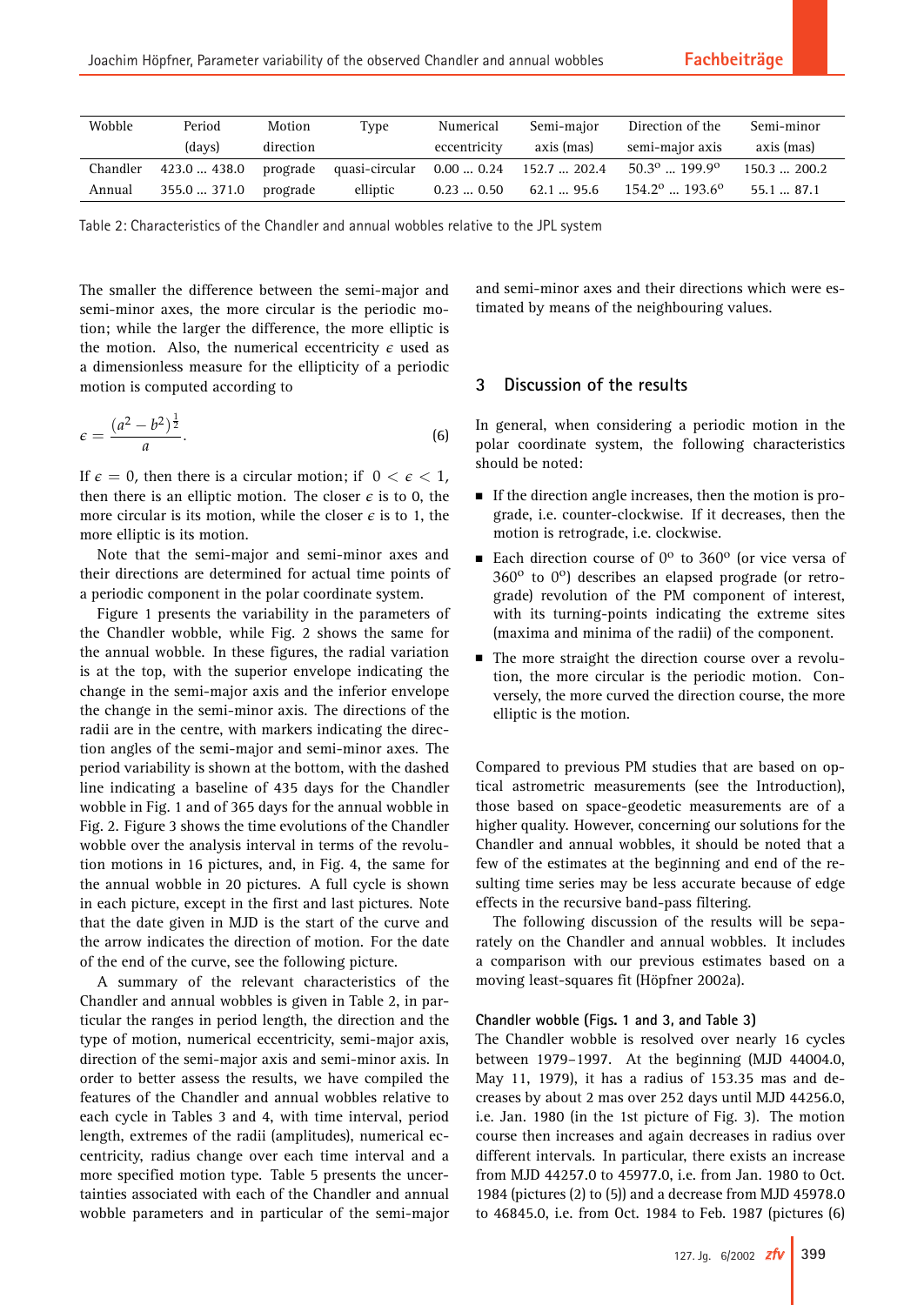and (7)). After that, the radius again increases, namely from MJD 46846.0 to 49455.0, i.e. from Feb. 1987 to April 1994 (plotted in pictures (8) to (13)). Then, during the interval from MJD 49456.0 to 50610.0, i.e. April 1994 to June 1997, the radius again decreases (plotted in pictures (14) to (16)). The magnitude of the radial changes as obtained over each cycle are presented in Table 3.

As for the direction and type of motion, we see that the Chandler motion is prograde (i.e. counter-clockwise) and variable between circular and a little oval over these cycles. The reason for a quasi-circular motion is that the semi-major axis (that varies between 152.7 to 202.4 mas) and the semi-minor axis (that varies between 150.3 to 200.2 mas) only somewhat differ. Especially, noticeable is the difference range between 0.0 (in the 3rd and 15th cycles) and 5.4 mas (in the 9th cycle) resulting in a numerical eccentricity  $\epsilon$  between 0 and 0.24. Concerning the orientation of the Chandler motion relative to the semi-major axis, there is considerable variability, namely between 50.3 $^{\circ}$ and 199.9 $^{\circ}$ , obtained for the low-elliptic cycles. An elliptic motion cycle should exhibit two maximum and two minimum radius values. However, if a cycle elapsed as a quasi-circular spiral, any number of them could be missing. Some examples for this are the cycles plotted in the pictures  $(2)$  to  $(4)$ ,  $(11)$  and  $(14)$ ,  $(15)$ . In two cases (pictures (3) and (15)), there are no maximum and minimum radii values and therefore each cycle is elapsed in terms of a pure circular spiral; the cycle of (3) has a radius increasing by 14.33 mas and that of (15) a radius decreasing by 17.37 mas.

Concerning the variation in the Chandler period ranging between 423 and 438 days with an estimated uncertainty of  $\pm$ 0.5 days (bottom of Fig. 1), there is a similarity to our previous result obtained by using a method based on the maximum, zero crossing and minimum of a periodic function, to the filtered periodic terms separately for the  $x_1$ - and  $x_2$ -components. Compared to the change in radius (see top of Fig. 1) of the Chandler wobble, the change in period (see bottom of Fig. 1) is similar in its time dependence, i.e. a correlation between both parameters exists as found in previous PM studies such as Iijima (1965), Proverbio et al. (1971) and Vondrák (1999).

#### **Annual wobble (Figs. 2 and 4, and Table 4)**

For the period 1978-1997, the annual wobble has been separated into about 19 cycles. Concerning the change in radius, there are following motion courses: Beginning with a radius of 67.97 mas at MJD 43843.0 (Dec. 1, 1978), an increase in radius occurs over six cycles until MJD 45939.0, i.e. from Dec. 1978 to Aug. 1984 (plotted in the pictures (1) to (6)). After that, there is a decrease between MJD 45940.0 to 49241.0, i.e. from Aug. 1984 to Sept. 1993 (plotted in the pictures (7) to (15)). Then, in pictures (16) and (17), we see that the radius again increases (between MJD 49242.0 to 49964.0, i.e. from Sept. 1993 to Sept. 1995), and, in pictures (18) to (20), that it again decreases (between MJD 49965.0 to 50771.0, i.e. from Sept.

**400** zfv 6/2002 127. Jg.

1995 to Nov. 1997). See Table 4 for the values in the radial range over each cycle.

Compared to the Chandler wobble, the annual motion is also prograde, but the motion type becomes more elliptic over the cycles. During the analysis interval, its semimajor axis varies between 62.1 and 95.6 mas and its semiminor axis between 55.1 to 87.1 mas. The difference between the semi-major and semi-minor axes ranges from 2.03 (in the 2nd cycle) to 9.19 mas (in the 8th cycle), and consequently the numerical eccentricity  $\epsilon$  from 0.23 to 0.50. For the orientation of the elliptic motion, the direction of the semi-major axis only varies by  $39.4^{\circ}$ , between 154.2 $^{\circ}$ and 193.6 $^{\circ}$ , over the analysis interval with a systematic shift of a few degrees from cycle to cycle, alternatively positive and negative over several cycles.

The annual period varies from 355 to 371 days with an estimated uncertainty of  $\pm$ 0.5 days (bottom of Fig. 2). This result coincides with previously found results (derived in the same manner as for the Chander period). A comparison of the semi-axis curves with the period curve shows that there are similar changes, i.e. the shorter (longer) periods of the annual motion are probably associated with smaller (larger) radii (amplitudes). This correlation is similar to that found for the Chandler wobble.

Finally, it is necessary to compare and to judge the results of this paper with those obtained by using a least-squares fit with quarterly sampling (Höpfner 2002a). Some special characteristics for the results of the parameters of an elliptic motion derived by the two methods exist and are compiled in Table 6. Comparing the variations in the semimajor and semi-minor axes and directions of the semimajor axes for the Chandler and annual wobbles obtained from both methods, we can say that there is an excellent agreement between them. Moreover, as can be seen from Table 5, the uncertainties in the elliptic parameters estimated from neighbouring values are very small. Therefore, the method used here is well suited for studying the parameter variability of the observed Chandler and annual wobbles based on space-geodetic measurements.

For a comparison of our results with other recent studies, e.g. Nastula et al. (1993), Höpfner (1995a-c, 1996), Vondrák (1999) and Schuh et al. (2001), see Höpfner (2002a). We found that there are either no or only relatively short common intervals and in the cases where there was a common time interval, the estimates are similar.

## **4 Concluding remarks**

Analogous to Höpfner (2002), this study of the Chandler and annual wobbles is based on the considerations of the periodic PM components in the polar coordinate system. The results obtained from the filtered Chandler and annual terms relative to the JPL system are radii, direction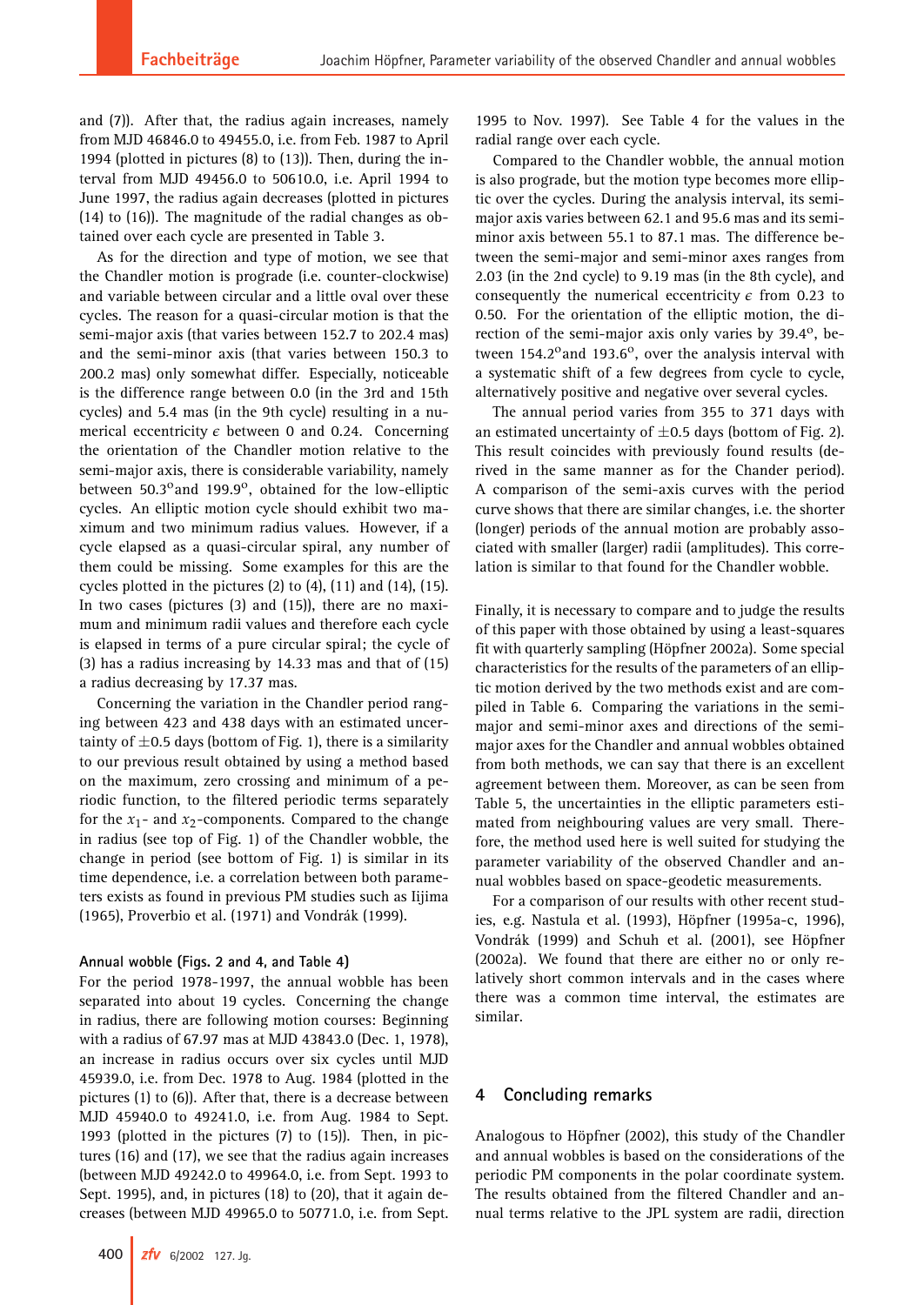

Fig. 1: Variations in the parameters of the Chandler wobble.

The curves shown are: Radii, semi-major and semi-minor axes (top), directions of the radii (centre) and periods (bottom). The markers used are x in red at the maxima and triangles in green at the minima. In the period plot, each filled circle indicates the period length of an elapsed revolution.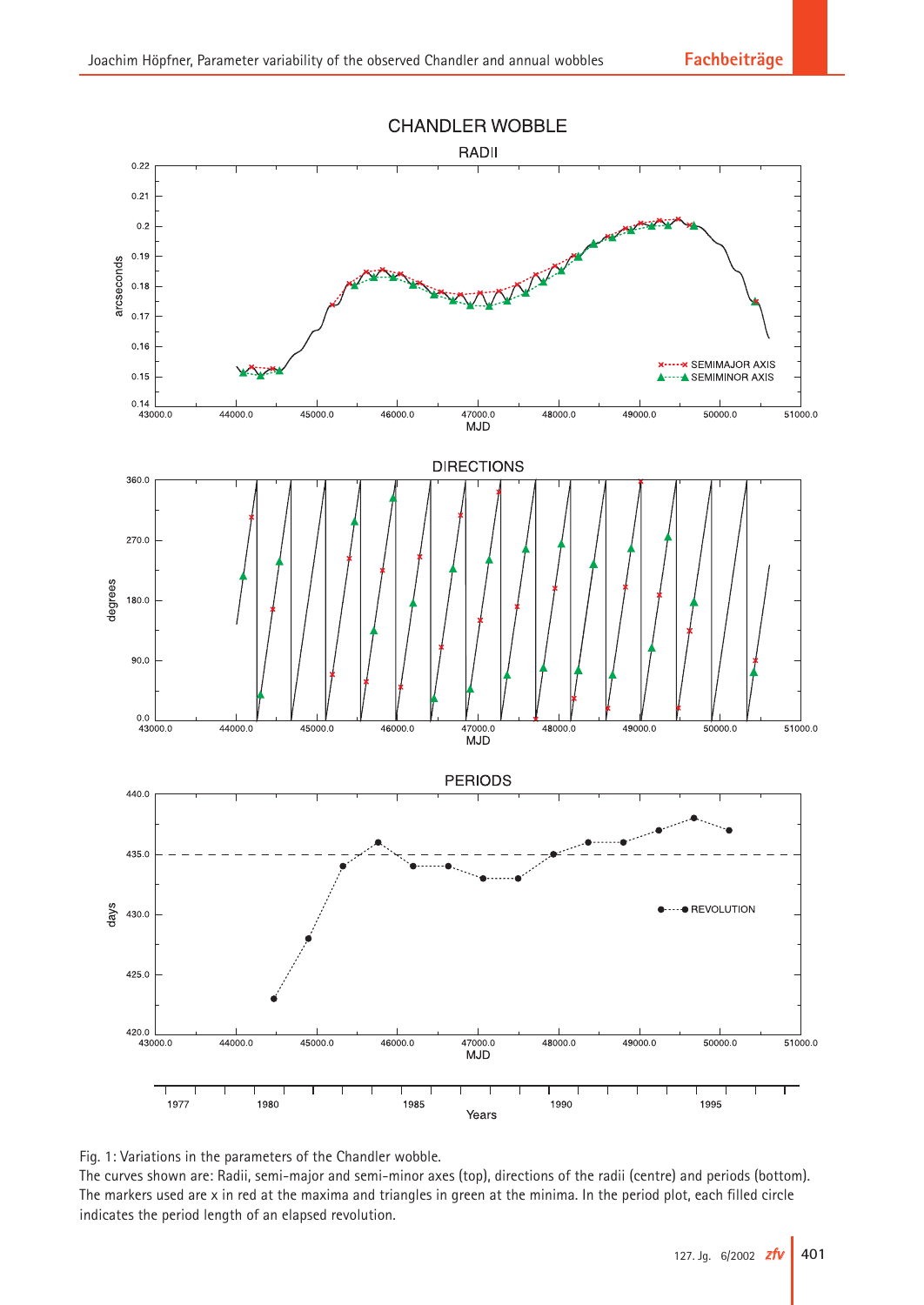

Fig. 2: Variations in the parameters of the annual wobble.

The curves shown are: Radii, semi-major and semi-minor axes (top), directions of the radii (centre) and periods (bottom). The markers used are x in red at the maxima and triangles in green at the minima. In the period plot, each filled circle indicates the period length of an elapsed revolution.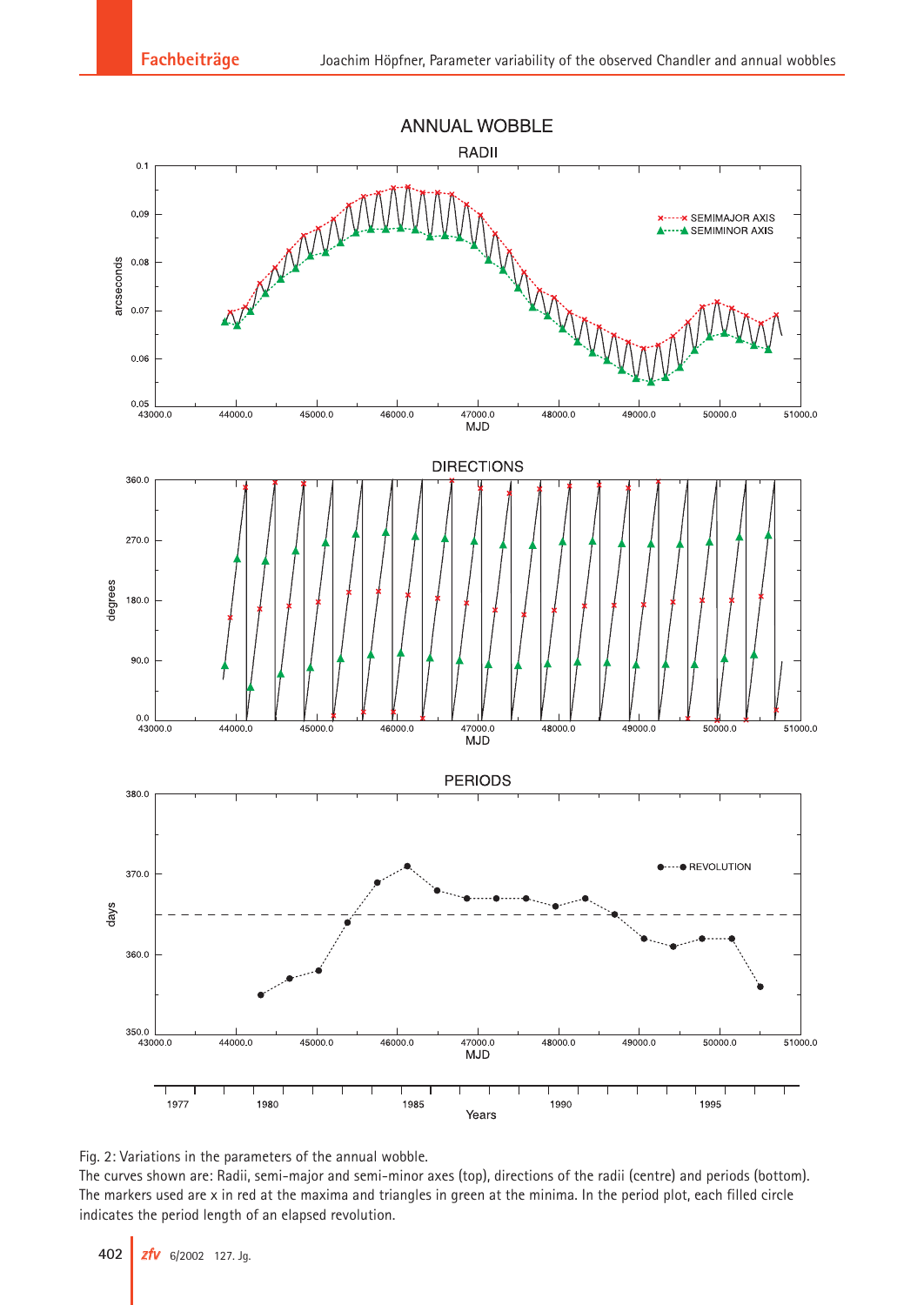Fig. 3: The Chandler wobble. The curves shown are the revolution motions over the analysis interval (from left to right and from top to bottom). The  $x_1$ -axis points towards the Greenwich meridian, and the *x*2-axis towards 90°E longitude. The markers used are x in red at the maxima and triangles in green at the minima. Also indicated is the beginning of a year by a filled circle in cyan. For the revolution times in years, see Fig. 1.

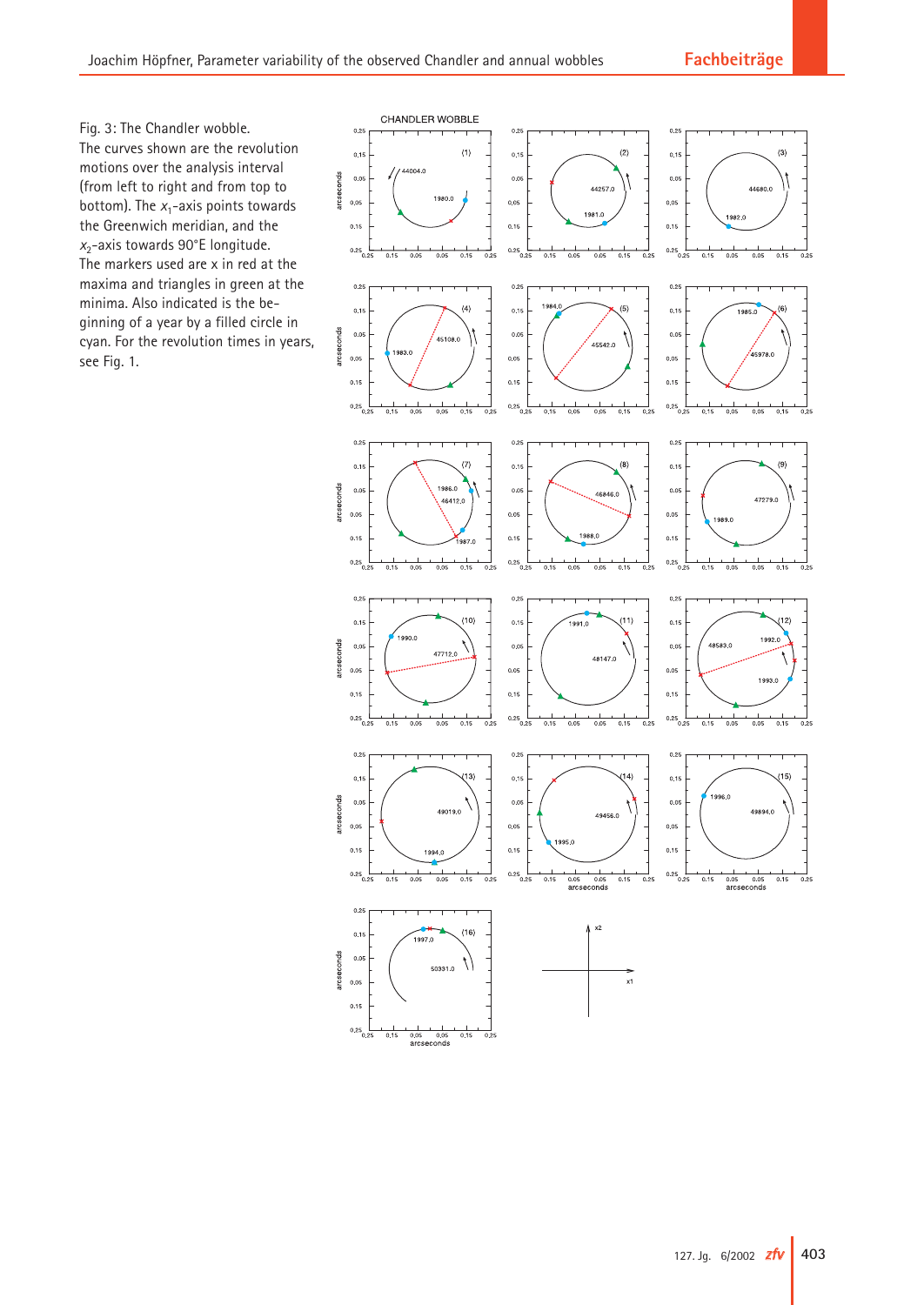

Fig. 4: The annual wobble. The curves shown are the revolution motions over the analysis interval (from left to right and from top to bottom). The  $x_1$ -axis points towards the Greenwich meridian, and the *x*2-axis towards 90°E longitude. The markers used are x in red at the maxima and triangles in green at the minima. Also indicated is the beginning of a year by a filled circle in cyan. For the revolution times in years, see Fig. 2.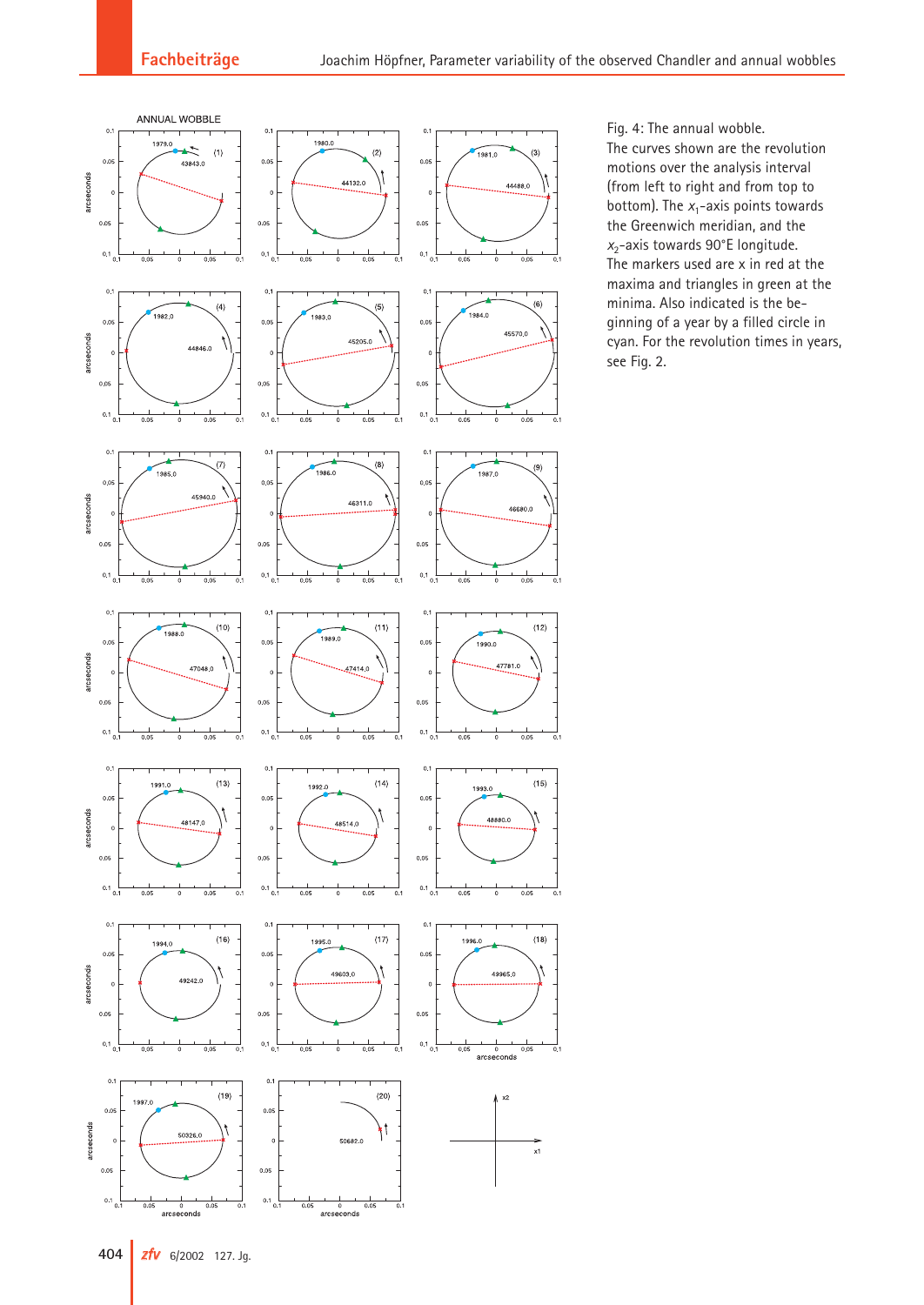| Cycle | Time interval    | Period  | Extreme     | Time    | Radius | Direction           | Numerical    | Radius change          | Motion type     |
|-------|------------------|---------|-------------|---------|--------|---------------------|--------------|------------------------|-----------------|
|       | (MJD)            | (days)  | a/b         | point   | (mas)  |                     | eccentricity | over the time interval |                 |
|       |                  |         |             | (MJD)   |        |                     |              | (mas)                  |                 |
| 01    | 44004.0  44256.0 | (252.0) | b           | 44088.0 | 151.30 | 216.45 <sup>o</sup> |              | $-2.02$                | oval            |
|       |                  |         | a           | 44191.0 | 153.17 | 304.42 <sup>o</sup> | 0.156        |                        |                 |
| 02    | 44257.0  44679.0 | 423.0   | b           | 44302.0 | 150.31 | 38.99 <sup>o</sup>  |              | $+4.97$                | oval            |
|       |                  |         | a           | 44452.0 | 152.70 | $166.91^{\circ}$    | 0.176        |                        |                 |
|       |                  |         | b           | 44536.0 | 151.97 | 238.27 <sup>o</sup> | 0.098        |                        |                 |
| 03    | 44680.0  45107.0 | 428.0   |             | 44680.0 | 156.29 | $0.33^{\circ}$      |              | $+14.33$               | circular-spiral |
|       |                  |         |             | 45107.0 | 170.62 | $359.61^{\circ}$    |              |                        |                 |
| 04    | 45108.0  45541.0 | 434.0   | a           | 45192.0 | 173.85 | 69.49 <sup>o</sup>  |              | $+11.84$               | oval            |
|       |                  |         | a           | 45401.0 | 180.96 | 242.92 <sup>o</sup> |              |                        |                 |
|       |                  |         | b           | 45467.0 | 180.25 | 297.67 <sup>°</sup> | 0.088        |                        |                 |
| 05    | 45542.0  45977.0 | 436.0   | a           | 45613.0 | 184.83 | 58.51 <sup>o</sup>  |              | $+0.75$                | quasi-circular  |
|       |                  |         | b           | 45705.0 | 183.02 | 134.72 <sup>o</sup> | 0.140        |                        |                 |
|       |                  |         | a           | 45814.0 | 185.60 | 224.86 <sup>o</sup> | 0.166        |                        |                 |
|       |                  |         | b           | 45945.0 | 183.05 | 333.07 <sup>o</sup> | 0.165        |                        |                 |
| 06    | 45978.0  46411.0 | 434.0   | a           | 46038.0 | 184.09 | $50.31^{\circ}$     |              | $-5.50$                | oval            |
|       |                  |         | b           | 46190.0 | 180.52 | $176.31^{\circ}$    | 0.196        |                        |                 |
|       |                  |         | a           | 46273.0 | 181.14 | 245.10 <sup>o</sup> | 0.083        |                        |                 |
| 07    | 46412.0  46845.0 | 434.0   | b           | 46452.0 | 177.29 | 33.78 <sup>o</sup>  |              | $-2.01$                | quasi-circular  |
|       |                  |         | a           | 46544.0 | 178.13 | $109.99^{\circ}$    | 0.097        |                        |                 |
|       |                  |         | b           | 46685.0 | 175.28 | 227.44°             | 0.178        |                        |                 |
|       |                  |         | a           | 46781.0 | 177.28 | 307.27 <sup>o</sup> | 0.150        |                        |                 |
| 08    | 46846.0  47278.0 | 433.0   | b           | 46902.0 | 173.67 | $47.69^{\circ}$     |              | $+2.72$                | elliptic        |
|       |                  |         | a           | 47025.0 | 177.87 | $150.23^{\rm o}$    | 0.216        |                        |                 |
|       |                  |         | b           | 47134.0 | 173.44 | 240.95°             | 0.222        |                        |                 |
|       |                  |         | a           | 47256.0 | 178.33 | $341.91^{\circ}$    | 0.233        |                        |                 |
| 09    | 47279.0  47711.0 | 433.0   | b           | 47360.0 | 175.16 | 68.39 <sup>o</sup>  |              | $+5.87$                | elliptic        |
|       |                  |         | a           | 47483.0 | 180.54 | 170.60°             | 0.242        |                        |                 |
|       |                  |         | b           | 47587.0 | 177.78 | 256.76 <sup>o</sup> | 0.174        |                        |                 |
| 10    | 47712.0  48146.0 | 435.0   | $\rm{a}$    | 47714.0 | 183.91 | $2.20^{\circ}$      |              | $+5.75$                | oval            |
|       |                  |         | b           | 47807.0 | 181.41 | $79.12^{\circ}$     | 0.164        |                        |                 |
|       |                  |         | a           | 47951.0 | 186.73 | 198.24 <sup>o</sup> | 0.237        |                        |                 |
|       |                  |         | b           | 48031.0 | 185.24 | 264.45 <sup>o</sup> | 0.126        |                        |                 |
| 11    | 48147.0  48582.0 | 436.0   | $\rm{a}$    | 48187.0 | 190.22 | 33.41 <sup>o</sup>  |              | $+6.78$                | quasi-circular  |
|       |                  |         | b           | 48238.0 | 189.82 | 75.64 <sup>o</sup>  | 0.065        |                        |                 |
|       |                  |         | b           | 48430.0 | 194.11 | 234.24 <sup>o</sup> |              |                        |                 |
| 12    | 48583.0  49018.0 | 436.0   | $\mathbf a$ | 48605.0 | 196.59 | 18.710              |              | $+4.57$                | quasi-circular  |
|       |                  |         | b           | 48666.0 | 196.20 | $68.99^\mathrm{o}$  | 0.063        |                        |                 |
|       |                  |         | a           | 48825.0 | 199.27 | 199.88 <sup>°</sup> | 0.175        |                        |                 |
|       |                  |         | b           | 48895.0 | 198.57 | 257.78 <sup>o</sup> | 0.084        |                        |                 |
|       |                  |         | a           | 49016.0 | 201.05 | 357.79 <sup>o</sup> | 0.157        |                        |                 |
| 13    | 49019.0  49455.0 | 437.0   | b           | 49151.0 | 199.99 | $109.03^{\circ}$    |              | $+1.10$                | oval            |
|       |                  |         | a           | 49247.0 | 201.93 | 188.00°             | 0.138        |                        |                 |
|       |                  |         | b           | 49353.0 | 200.21 | $275.25^{\circ}$    | 0.130        |                        |                 |
| 14    | 49456.0  49893.0 | 438.0   | a           | 49479.0 | 202.36 | 19.02°              |              | $-6.24$                | circular-spiral |
|       |                  |         | a           | 49619.0 | 200.30 | 134.27 <sup>o</sup> |              |                        |                 |
|       |                  |         | b           | 49672.0 | 200.15 | 177.88 <sup>o</sup> | 0.039        |                        |                 |
| 15    | 49894.0  50330.0 | 437.0   |             | 49894.0 | 195.90 | $0.34^{\circ}$      |              | $-17.37$               | circular-spiral |
|       |                  |         |             | 50330.0 | 178.53 | 359.66 <sup>o</sup> |              |                        |                 |
| 16    | 50331.0  50610.0 | (279.0) | b           | 50417.0 | 174.90 | 72.72 <sup>o</sup>  |              | $-15.78$               | circular-spiral |
|       |                  |         | a           | 50438.0 | 174.92 | $90.13^{o}$         | 0.015        |                        |                 |

Table 3: Features of the Chandler wobble cycles relative to the JPL system.

Note: a, maximum of the radii (semi-major axis); b, minimum of the radii (semi-minor axis).

A positive (negative) radius change indicates that the motion course increases (decreases).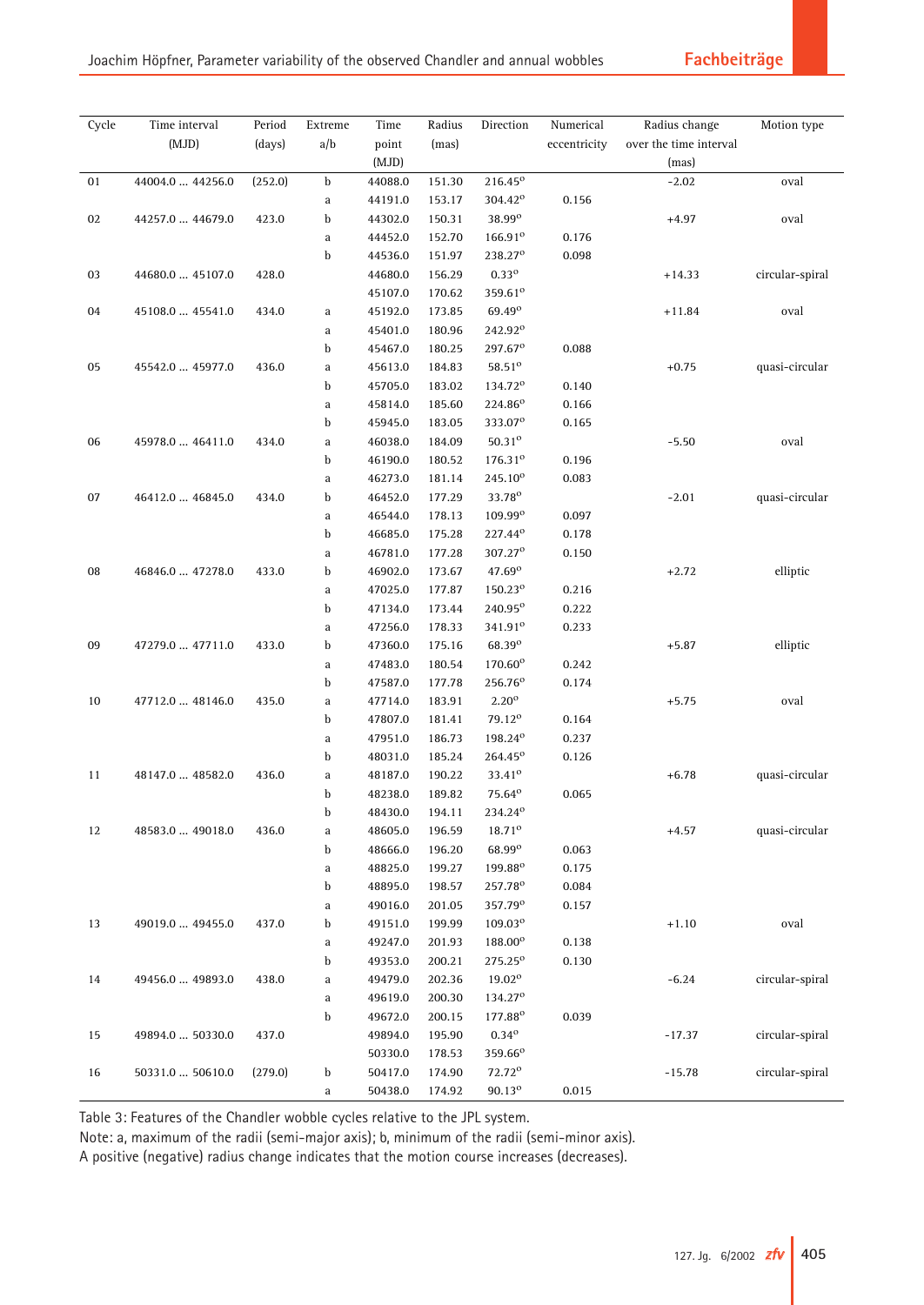| Cycle | Time interval    | Period  | Extreme  | Time    | Radius | Direction           | Numerical    | Radius change          | Motion type   |
|-------|------------------|---------|----------|---------|--------|---------------------|--------------|------------------------|---------------|
|       | (MJD)            | (days)  | a/b      | point   | (max)  |                     | eccentricity | over the time interval |               |
|       |                  |         |          | (MJD)   |        |                     |              | (mas)                  |               |
| 01    | 43843.0  44131.0 | (288.0) | b        | 43862.0 | 67.60  | 82.73°              |              | $+2.66$                | elliptic      |
|       |                  |         | a        | 43931.0 | 69.65  | 154.20 <sup>o</sup> | 0.241        |                        |               |
|       |                  |         | b        | 44016.0 | 66.89  | 242.09 <sup>o</sup> | 0.279        |                        |               |
|       |                  |         | a        | 44121.0 | 70.72  | 349.27 <sup>o</sup> | 0.325        |                        |               |
| 02    | 44132.0  44487.0 | 355.0   | b        | 44181.0 | 69.85  | $50.24^{\circ}$     |              | $+8.22$                |               |
|       |                  |         | a        | 44296.0 | 75.63  | 167.32 <sup>o</sup> | 0.383        |                        |               |
|       |                  |         | b        | 44367.0 | 73.60  | 239.30°             | 0.230        |                        |               |
|       |                  |         | a        | 44484.0 | 78.86  | 356.65°             | 0.359        |                        |               |
| 03    | 44488.0  44845.0 | 357.0   | b        | 44557.0 | 76.52  | $70.14^{\circ}$     |              | $+6.73$                |               |
|       |                  |         | a        | 44658.0 | 82.43  | 171.50 <sup>o</sup> | 0.372        |                        |               |
|       |                  |         | b        | 44740.0 | 78.77  | 253.92 <sup>o</sup> | 0.295        |                        |               |
|       |                  |         | a        | 44840.0 | 85.61  | 354.75 <sup>o</sup> | 0.392        |                        |               |
| 04    | 44846.0  45204.0 | 358.0   | b        | 44924.0 | 81.32  | $79.51^{\circ}$     |              | $+3.33$                |               |
|       |                  |         | a        | 45022.0 | 87.05  | 177.60°             | 0.357        |                        |               |
|       |                  |         | b        | 45111.0 | 82.06  | 266.53°             | 0.334        |                        |               |
| 05    | 45205.0  45569.0 | 364.0   | a        | 45213.0 | 88.99  | $7.92^\circ$        |              | $+4.31$                | more elliptic |
|       |                  |         | b        | 45299.0 | 84.06  | $93.10^{o}$         | 0.328        |                        |               |
|       |                  |         | a        | 45399.0 | 91.87  | 191.83 <sup>o</sup> | 0.403        |                        |               |
|       |                  |         | b        | 45488.0 | 86.15  | 279.49 <sup>o</sup> | 0.347        |                        |               |
| 06    | 45570.0  45939.0 | 369.0   | a        | 45584.0 | 93.62  | $13.26^{\circ}$     |              | $+1.67$                |               |
|       |                  |         | b        | 45672.0 | 86.87  | 99.00°              | 0.373        |                        |               |
|       |                  |         | $\rm{a}$ | 45769.0 | 94.40  | 193.55 <sup>o</sup> | 0.391        |                        |               |
|       |                  |         | b        | 45860.0 | 86.88  | 281.89 <sup>o</sup> | 0.391        |                        |               |
| 07    | 45940.0  46310.0 | 371.0   | $\rm{a}$ | 45954.0 | 95.43  | 12.99 <sup>o</sup>  |              | $-0.56$                |               |
|       |                  |         | b        | 46045.0 | 87.11  | $101.74^{\circ}$    | 0.408        |                        |               |
|       |                  |         | a        | 46134.0 | 95.62  | 187.94 <sup>o</sup> | 0.412        |                        |               |
|       |                  |         | b        | 46225.0 | 86.73  | $276.13^{\circ}$    | 0.421        |                        |               |
| 08    | 46311.0  46679.0 | 368.0   | $\rm{a}$ | 46315.0 | 94.50  | $3.80^\circ$        |              | $-0.33$                |               |
|       |                  |         | b        | 46408.0 | 85.31  | 94.37 <sup>o</sup>  | 0.430        |                        |               |
|       |                  |         | $\rm{a}$ | 46499.0 | 94.47  | 183.27 <sup>o</sup> | 0.430        |                        |               |
|       |                  |         | b        | 46590.0 | 85.58  | 272.31 <sup>o</sup> | 0.424        |                        |               |
|       |                  |         | a        | 46679.0 | 94.13  | $359.65^{\circ}$    | 0.416        |                        |               |
| 09    | 46680.0  47047.0 | 367.0   | b        | 46771.0 | 85.11  | $90.04^{\circ}$     |              | $-4.77$                | more elliptic |
|       |                  |         | a        | 46859.0 | 92.02  | $176.10^{\circ}$    | 0.380        |                        |               |
|       |                  |         | b        | 46953.0 | 83.47  | $268.36^{\circ}$    | 0.421        |                        |               |
|       |                  |         | a        | 47033.0 | 89.78  | 347.36 <sup>o</sup> | 0.368        |                        |               |
| 10    | 47048.0  47413.0 | 367.0   | b        | 47132.0 | 80.45  | 84.19 <sup>o</sup>  |              | $-7.77$                |               |
|       |                  |         | a        | 47215.0 | 85.92  | $165.69^{\circ}$    | 0.351        |                        |               |
|       |                  |         | b        | 47314.0 | 78.41  | 263.22 <sup>o</sup> | 0.409        |                        |               |
|       |                  |         | a        | 47392.0 | 82.27  | 340.01 <sup>o</sup> | 0.303        |                        |               |
| 11    | 47414.0  47780.0 | 367.0   | b        | 47497.0 | 74.68  | 82.84°              |              | $-7.51$                | most elliptic |
|       |                  |         | a        | 47574.0 | 77.92  | 158.69 <sup>o</sup> | 0.285        |                        |               |
|       |                  |         | b        | 47680.0 | 70.70  | 262.68 <sup>o</sup> | 0.420        |                        |               |
|       |                  |         | a        | 47766.0 | 74.21  | 346.59 <sup>o</sup> | 0.304        |                        |               |
| 12    | 47781.0  48146.0 | 366.0   | b        | 47866.0 | 68.90  | 85.09 <sup>o</sup>  |              | $-4.40$                |               |
|       |                  |         | a        | 47947.0 | 72.68  | 165.05°             | 0.318        |                        |               |
|       |                  |         | b        | 48052.0 | 66.18  | 268.09 <sup>o</sup> | 0.413        |                        |               |
|       |                  |         | a        | 48137.0 | 69.63  | 351.12 <sup>o</sup> | 0.311        |                        |               |
| 13    | 48147.0  48513.0 | 367.0   | b        | 48236.0 | 63.53  | 88.28 <sup>o</sup>  |              | $-3.03$                |               |
|       |                  |         | a        | 48321.0 | 68.09  | 171.63 <sup>o</sup> | 0.360        |                        |               |
|       |                  |         | b        | 48420.0 | 61.20  | 268.74 <sup>o</sup> | 0.438        |                        |               |
|       |                  |         | a        | 48505.0 | 66.57  | 352.47 <sup>o</sup> | 0.393        |                        |               |
| 14    | 48514.0  48879.0 | 365.0   | b        | 48601.0 | 59.63  | 87.29 <sup>o</sup>  |              | $-3.29$                |               |
|       |                  |         | a        | 48688.0 | 64.87  | 172.68 <sup>o</sup> | 0.394        |                        |               |
|       |                  |         | b        | 48782.0 | 57.65  | 265.20 <sup>o</sup> | 0.458        |                        |               |
|       |                  |         | a        | 48866.0 | 63.43  | 348.30 <sup>o</sup> | 0.417        |                        |               |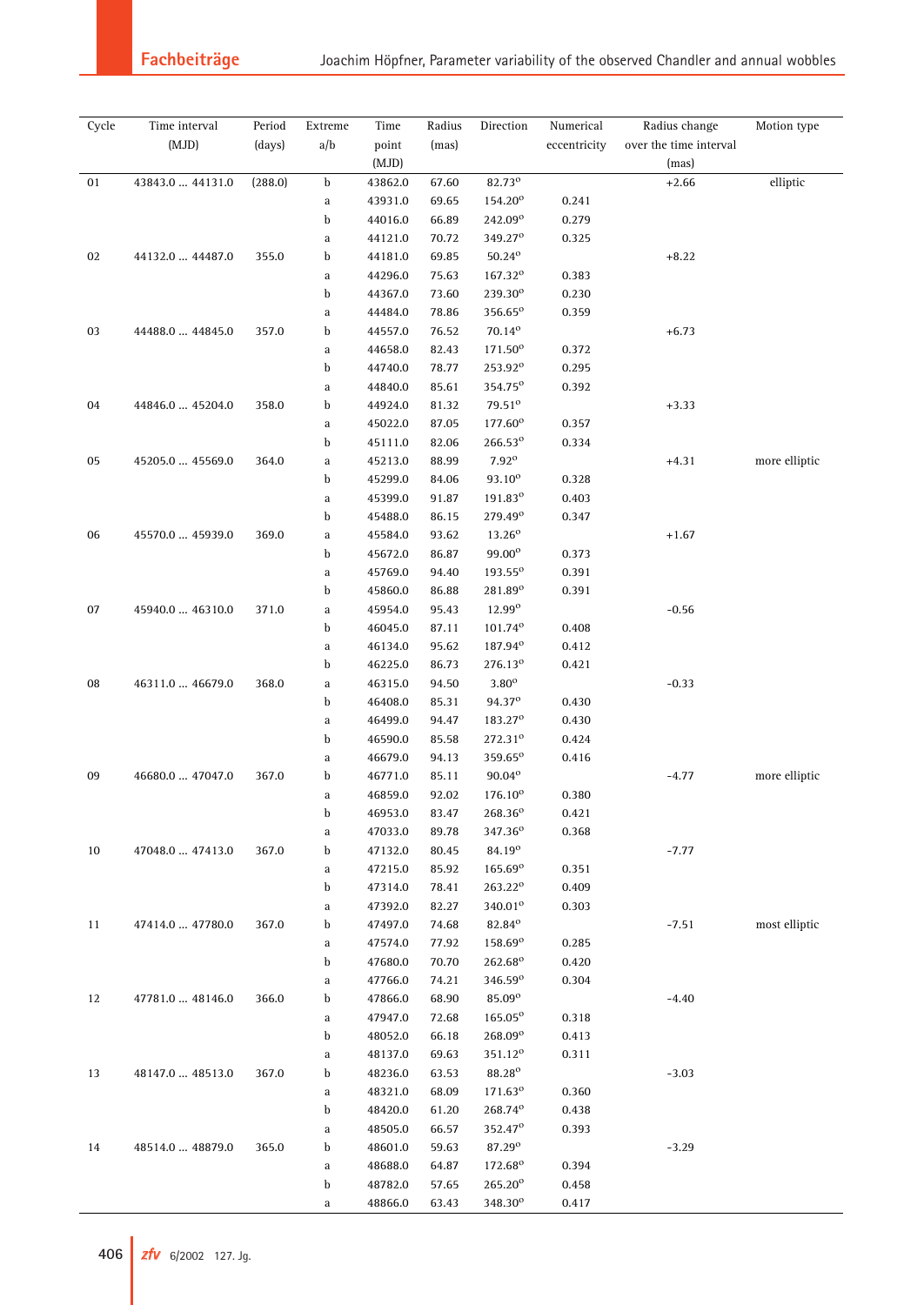| Cycle | Time interval    | Period | Extreme | Time    | Radius | Direction           | Numerical    | Radius change          | Motion type   |
|-------|------------------|--------|---------|---------|--------|---------------------|--------------|------------------------|---------------|
|       | (MJD)            | (days) | a/b     | point   | (mas)  |                     | eccentricity | over the time interval |               |
|       |                  |        |         | (MJD)   |        |                     |              | (mas)                  |               |
| 15    | 48880.0  49241.0 | 362.0  | b       | 48963.0 | 55.88  | 83.91 <sup>o</sup>  |              | $-0.26$                | most elliptic |
|       |                  |        | a       | 49054.0 | 62.09  | 173.86 <sup>o</sup> | 0.436        |                        |               |
|       |                  |        | b       | 49145.0 | 55.12  | 264.57 <sup>°</sup> | 0.460        |                        |               |
|       |                  |        | a       | 49239.0 | 62.83  | 358.13 <sup>o</sup> | 0.480        |                        |               |
| 16    | 49242.0  49602.0 | 361.0  | b       | 49326.0 | 56.12  | 84.72 <sup>o</sup>  |              | $+4.70$                | most elliptic |
|       |                  |        | a       | 49419.0 | 64.67  | 177.54 <sup>o</sup> | 0.497        |                        |               |
|       |                  |        | b       | 49506.0 | 58.15  | 264.08°             | 0.438        |                        |               |
| 17    | 49603.0  49964.0 | 362.0  | a       | 49606.0 | 67.55  | $3.08^\circ$        |              | $+4.24$                |               |
|       |                  |        | b       | 49687.0 | 61.79  | 83.98 <sup>o</sup>  | 0.404        |                        |               |
|       |                  |        | a       | 49783.0 | 70.73  | 179.97 <sup>°</sup> | 0.487        |                        |               |
|       |                  |        | b       | 49871.0 | 64.52  | 267.42 <sup>o</sup> | 0.410        |                        |               |
| 18    | 49965.0  50325.0 | 362.0  | a       | 49965.0 | 71.77  | $0.80^\circ$        |              | $-2.84$                |               |
|       |                  |        | b       | 50058.0 | 65.27  | $92.97^{\circ}$     | 0.416        |                        |               |
|       |                  |        | a       | 50146.0 | 70.48  | 180.32 <sup>o</sup> | 0.377        |                        |               |
|       |                  |        | b       | 50241.0 | 64.00  | 274.94 <sup>o</sup> | 0.419        |                        |               |
| 19    | 50326.0  50681.0 | 356.0  | a       | 50327.0 | 68.94  | $1.31^{\circ}$      |              | $-0.45$                |               |
|       |                  |        | b       | 50424.0 | 62.71  | 99.03°              | 0.415        |                        |               |
|       |                  |        | a       | 50510.0 | 67.27  | 185.95°             | 0.362        |                        |               |
|       |                  |        | b       | 50601.0 | 61.93  | 277.49 <sup>o</sup> | 0.390        |                        |               |
| 20    | 50682.0  50771.0 | (89.0) | a       | 50699.0 | 69.08  | $16.30^{\circ}$     |              | $-3.72$                |               |

Table 4: Features of the annual wobble cycles relative to the JPL system.

Note: a, maximum of the radii (semi-major axis); b, minimum of the radii (semi-minor axis). A positive (negative) radius change indicates that the motion course increases (decreases).

| Wobble   | Semi-major axis | Direction of the | Semi-minor axis | Direction of the |
|----------|-----------------|------------------|-----------------|------------------|
|          | (mas)           | semi-major axis  | (mas)           | semi-minor axis  |
| Chandler | $< +0.005$      | $+0.6^{\circ}$   | $< \pm 0.005$   | $+0.6^{\circ}$   |
| Annual   | $< +0.005$      | $+0.6^{\circ}$   | $< +0.005$      | $+0.8^{o}$       |

Table 5: Uncertainties in the elliptic parameters for the Chandler and annual wobbles

| Characteristic | Results of this paper    | Results from a moving least-squares fit. |
|----------------|--------------------------|------------------------------------------|
| Time reference | Time points              | Mean epochs                              |
| Uncertainty    | From neighbouring values | Standard deviation                       |

Table 6: Special characteristics for the results of the parameters of an elliptic motion derived by two methods